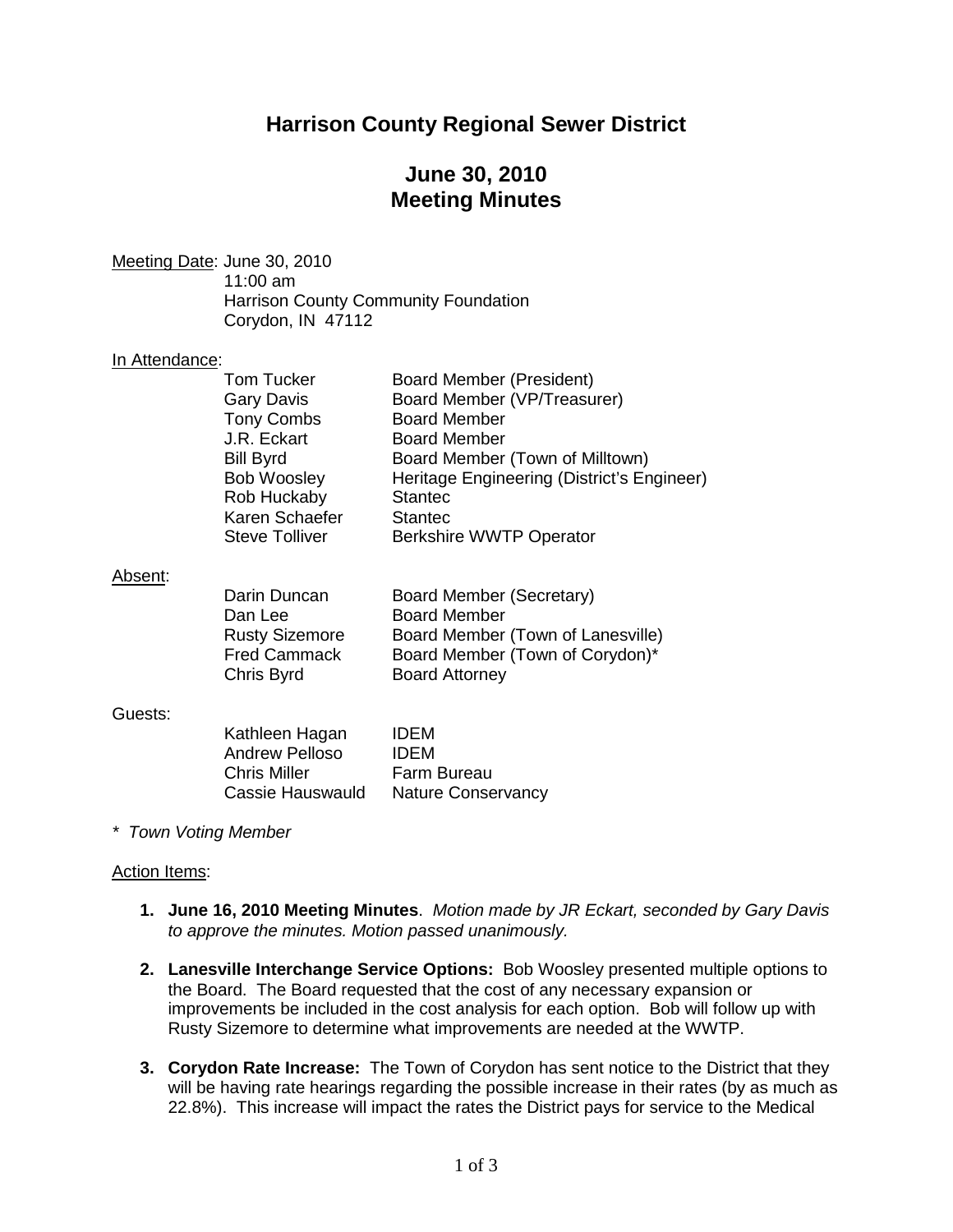Campus. The District will follow the rate hearing and will discuss this item in more detail at future meetings.

- **4. Section 319 Grant:** Andrew Pelloso and Kathleen Hagan were in attendance to discuss the District's past applications made for Section 319 Grant funds for the implementation of stormwater improvements. The following is a summary of the items discussed by Mr. Pelloso:
	- **i.** Mr. Pelloso wanted to make sure that the District fully understood how the grant process works. He went thru a brief step by step procedure.
		- a. Two part process:
			- 1. Administrative Review pass/fail review
			- 2. Technical Review
		- b. Application tells your story. All words are important. Expand upon the groups we are working with on this program.
	- **ii.** IDEM has received no increase in funding the past 3 years for this program.<br>**iii.** IDEM generally can only fund 50% of those making requests.
	- **iii.** IDEM generally can only fund 50% of those making requests.<br>**iv.** Typical grants range from \$250,000 to \$750,000.
	- **iv.** Typical grants range from \$250,000 to \$750,000.
	- **v.** Mr. Pelloso stated he felt our proposed project was very worthy and would like to see the application improved to better our chances for getting it funded.
	- **vi. How can the application be improved:**
		- a. Expand upon the groups we are working with. Letters of support are good but not as important as "Partners" (pg 7 of application). The more partners you have the better. Need to be very specific about the role of each partner.
		- b. Highlight the karst features of the project. Karst is a fully eligible feature and will be considered the same as a stream for non-point source grants.
		- c. 50% of the grant funds have to go on the ground. Demonstration Projects do not count towards 50% on the ground. (The District's past application failed this criteria and did not make it past the Administrative Review for that reason.)
		- d. Consider doing cost sharing on karst features. Review all cost sharing components.
		- e. Don't focus so heavily on the educational components. Review this section of the application:
			- 1. Does the District have sufficient resources dedicated?
			- 2. Be creative. Use Tourism Industry, Riverboat, websites, public meetings, community groups, etc. for assistance or places to educate or advertise your message.
		- f. Include more Implementation Projects.
		- g. Create Floyd County Partnerships.
		- h. Consider expanding plan and be a bit more ambitious.
		- i. Focus on more items that were included on the Action Plan register.
		- j. Focus on Agriculture and Karst features.
		- k. Lincoln Hills: utilize Ms. Chris Vance, Mr. Pelloso was very high on her and felt she could be a huge asset to this project.
	- **vii. Can the District sit down with IDEM prior to making application for the grant to ensure that we have sufficient information on the application to make it past the Administrative Review?** Mr. Pelloso said yes, his office will sit down with the District to ensure that it will pass the Administrative Review.